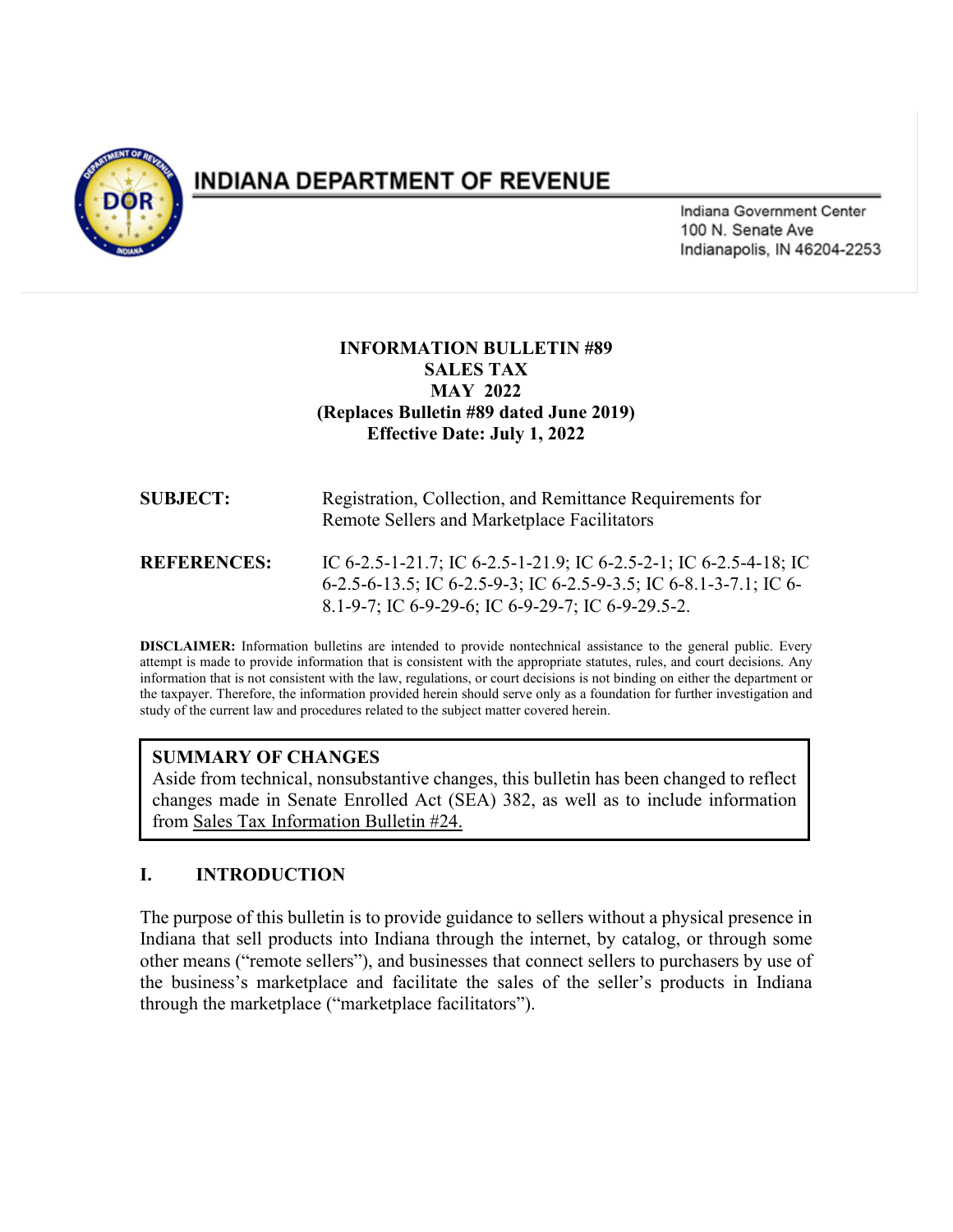#### **II. BACKGROUND**

Historically, the department's requirements and standards for remote sellers operating in Indiana followed the decisions of the United States Supreme Courts in *National Bellas Hess v. Department of Revenue of Illinois*, 386 U.S. 753 (1967), and then *Quill Corp. v. North Dakota*, 504 U.S. 298, 112 S.Ct. 1904 (1992), both of which concerned a retail merchant's physical presence or contacts with the state in order to impose a requirement on the retail merchant to collect and remit Indiana sales tax. *Quill Corp. v. North Dakota* in particular provided that sellers without a physical presence in a state could not be required to collect and remit sales tax to that particular state.

However, the Indiana General Assembly passed a law in 2017 which requires a remote seller to obtain a registered retail merchant's certificate and to collect and remit applicable sales tax, if the seller meets certain economic thresholds (discussed in Section II below). Although the law was effective July 1, 2017, the Department began enforcing this statute effective October 1, 2018. Prior to October 1, the Department was enjoined from enforcing IC 6-2.5-2-1(c), in part because the United States Supreme Court was considering the constitutionality of a nearly identical law in the matter of *South Dakota v. Wayfair, Inc.*, 138 S. Ct. 2080, 201 L. Ed. 2d 403 (2018). The opinion was finally issued in June of 2018. The state statute in that case also required sellers without a physical presence in South Dakota (i.e., remote sellers) to collect sales tax because they met certain thresholds of having an "economic nexus" in the state. The United States Supreme Court upheld the statute's constitutionality, and furthermore overturned the court's prior decision in *Quill Corp. v. North Dakota*, such that physical presence is no longer required for sellers to be obligated to collect and remit sales taxes.

As a direct result of the *Wayfair* decision, on **October 1, 2018**, Indiana began imposing the statutory economic nexus test on retail merchants instead of merely determining whether the merchant has a physical presence in Indiana. However, the 2017 legislation did not include any provisions directly impacting marketplace facilitators. Instead, prior to the passage of the 2019 legislation described below, the thresholds applied to a remote seller that utilized a marketplace facilitator and not to the marketplace facilitator itself, assuming the remote seller was legally making sales to Indiana customers and not the marketplace facilitator (i.e., the facilitator was not buying the goods from the remote seller and then reselling them to Indiana customers).

Consequently, additional legislation was passed in 2019 (House Enrolled Act 1001) to address the sales made on a marketplace facilitator's platform. This new legislation requires marketplace facilitators that meet certain requirements to collect and remit the sales tax on behalf of all of their sellers for sales made into Indiana. This legislation became effective **July 1, 2019**.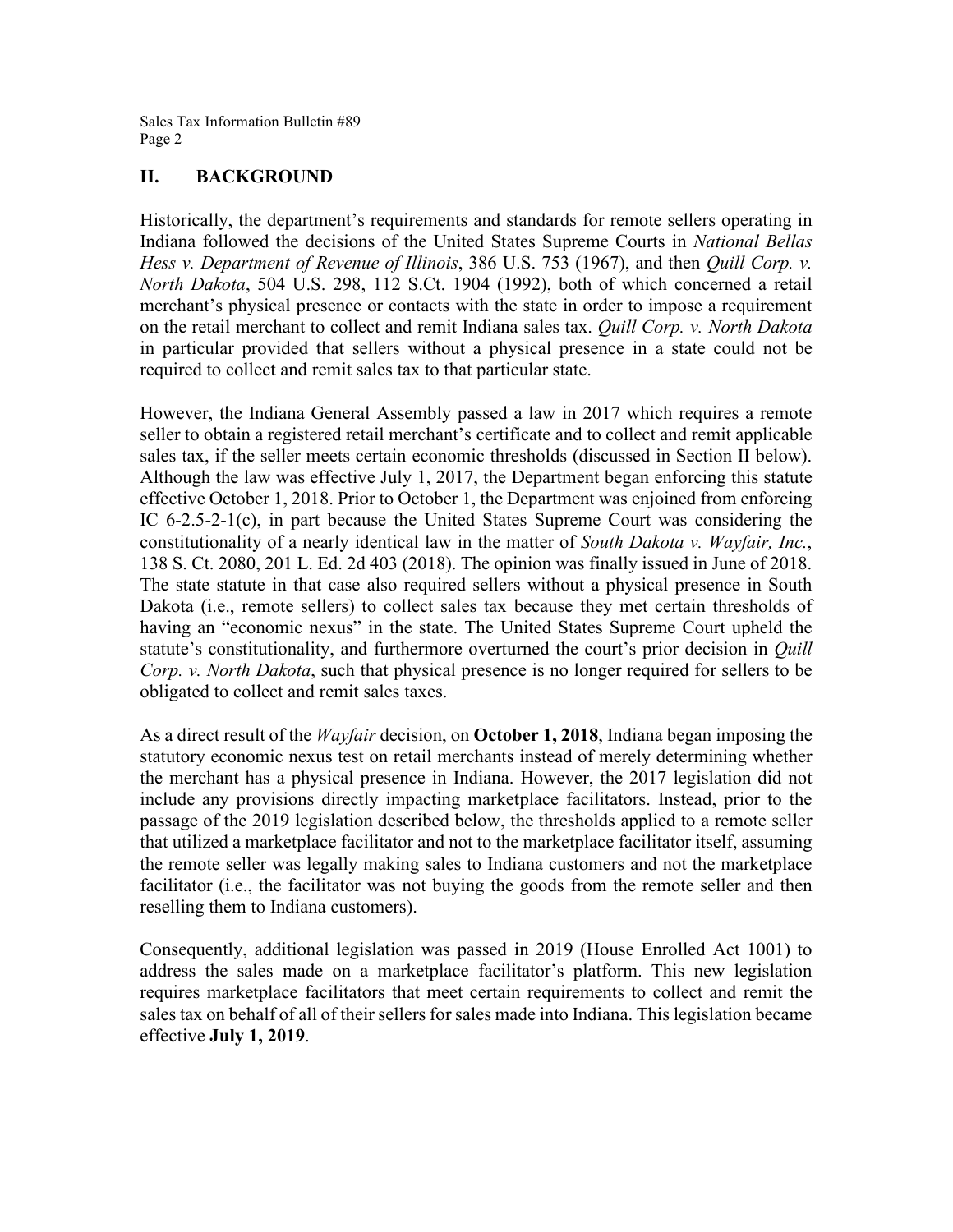### **III. ECONOMIC NEXUS THRESHOLDS**

If a retail merchant has physical presence in Indiana, the economic nexus thresholds below do not apply and the retail merchant must be registered with the department. A retail merchant has physical presence in Indiana when the retail merchant:

(1) maintains an office, place of distribution, sales location, sample location, warehouse, storage place, or other place of business which is located in Indiana and which the retail merchant maintains, occupies, or uses, either permanently or temporarily, either directly or indirectly, and either by the retail merchant or through a representative, agent, or subsidiary;

(2) maintains a representative, agent, salesman, canvasser, or solicitor who, while operating in Indiana under the authority of and on behalf of the retail merchant or a subsidiary of the retail merchant, sells, delivers, installs, repairs, assembles, sets up, accepts returns of, bills, invoices, or takes orders for sales of tangible personal property or services to be used, stored, or consumed in Indiana; or

(3) is otherwise required to register as a retail merchant under IC 6-2.5-8-1.

If a retail merchant does not have a physical presence in Indiana, but the merchant meets either or both of the following economic thresholds in the current or preceding calendar year, they must register with the department as a registered retail merchant and collect and remit Indiana sales tax on retail transactions made in Indiana as an agent for the state:

- The retail merchant has gross revenue from any combination of:
	- o the sale of tangible personal property that is delivered into Indiana;
	- o a product transferred electronically into Indiana; or
	- o a service delivered in Indiana;

that exceeds \$100,000.

- The retail merchant sells any combination of:
	- o tangible personal property that is delivered into Indiana;
	- o a product transferred electronically into Indiana; or
	- o a service delivered in Indiana;

in 200 or more separate transactions.

A person that meets one or both of the economic thresholds is also required to comply with all applicable procedures and requirements of Indiana's sales tax laws as if the retail merchant had a physical presence in Indiana.

Although the department began enforcing this on October 1, 2018, economic nexus can be triggered if the thresholds are met in the current or preceding calendar year. As a result, **a retail merchant that met one or both of the thresholds at any point during calendar year 2018 is required to immediately begin collecting and remitting sales tax on sales into Indiana**.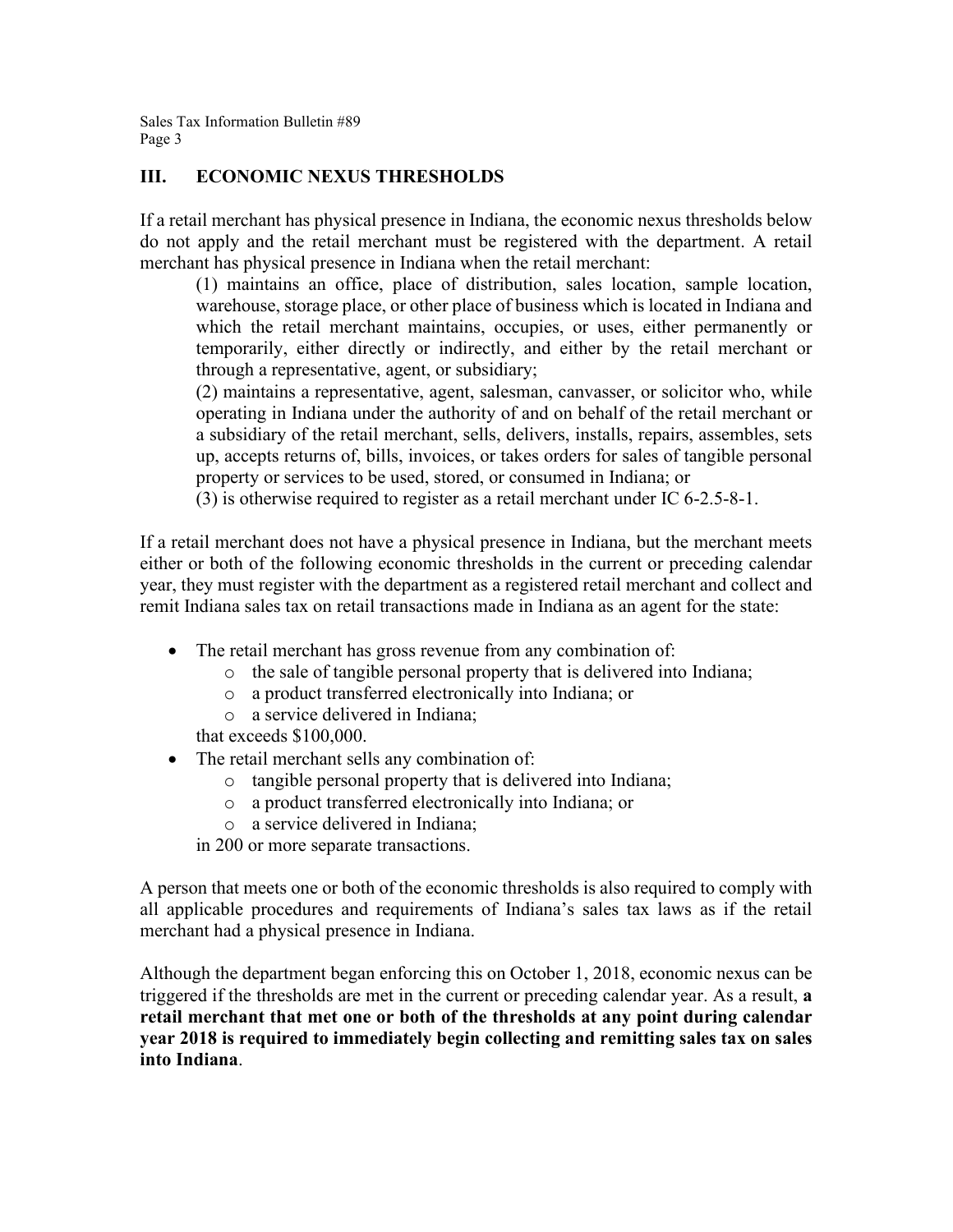The threshold applies regardless of whether any of the 200 transactions would have been subject to Indiana sales or use tax or whether any of the \$100,000 of revenue was generated by taxable sales. Wholesalers are considered to be retail merchants. Thus, a remote seller will still be required to register and file returns even if it believes that none of its sales will be subject to Indiana sales or use tax.

Both of the economic thresholds include revenue from services delivered in Indiana. According to Indiana's sourcing laws, a service is sourced to Indiana if it is first used in Indiana. However, with a few exceptions, Indiana generally does not impose sales tax on services. Therefore, a service provider will not be required to register if it meets either component of Indiana's economic nexus threshold, but does not sell tangible personal property or provide taxable services to Indiana residents.

Marketplace facilitators must include both transactions made on its own behalf **and** transactions facilitated on behalf of their sellers when making the determination as to whether the economic nexus thresholds apply. Additionally, the transactions that a seller makes on a marketplace are not counted toward the seller for purposes of determining whether the seller has met the thresholds (except in instances where the marketplace facilitator has not met the thresholds themselves).

*Example #1*: Company LMN operates out of Illinois, and has no physical presence in Indiana. Company LMN sells widgets on their own website and on Marketplace Facilitator ABC. Company LMN makes five sales of \$10,000 each on their own website into Indiana, and fifty sales for a total of \$200,000 in sales on Marketplace ABC into Indiana. Only the sales made on their own website count towards Company LMN's economic threshold calculation, and therefore Company LMN is not required to register with the department. Marketplace Facilitator ABC does count the \$200,000 towards its economic threshold calculation and is therefore required to be registered.

*Example #2*: Company TUV is based in Oregon. Company TUV's merchandise is offered for sale by means of customer orders to be placed with or mailed to television stations, radio stations, magazines or newspapers in Indiana. Company TUV must keep track of all sales made through such stations and publications together with the sales made through any other means into Indiana in order to determine whether they have reached either or both of Indiana's economic thresholds. If they do reach either or both of the economic thresholds, they must collect and remit Indiana sales tax on all merchandise sold through or by means of such orders and any other types of sales into Indiana. **NOTE:** The department's previous policy regarding merchants making sales by means of customer orders to be placed with or mailed to television stations, radio stations, magazines or newspapers in Indiana was that such merchants were required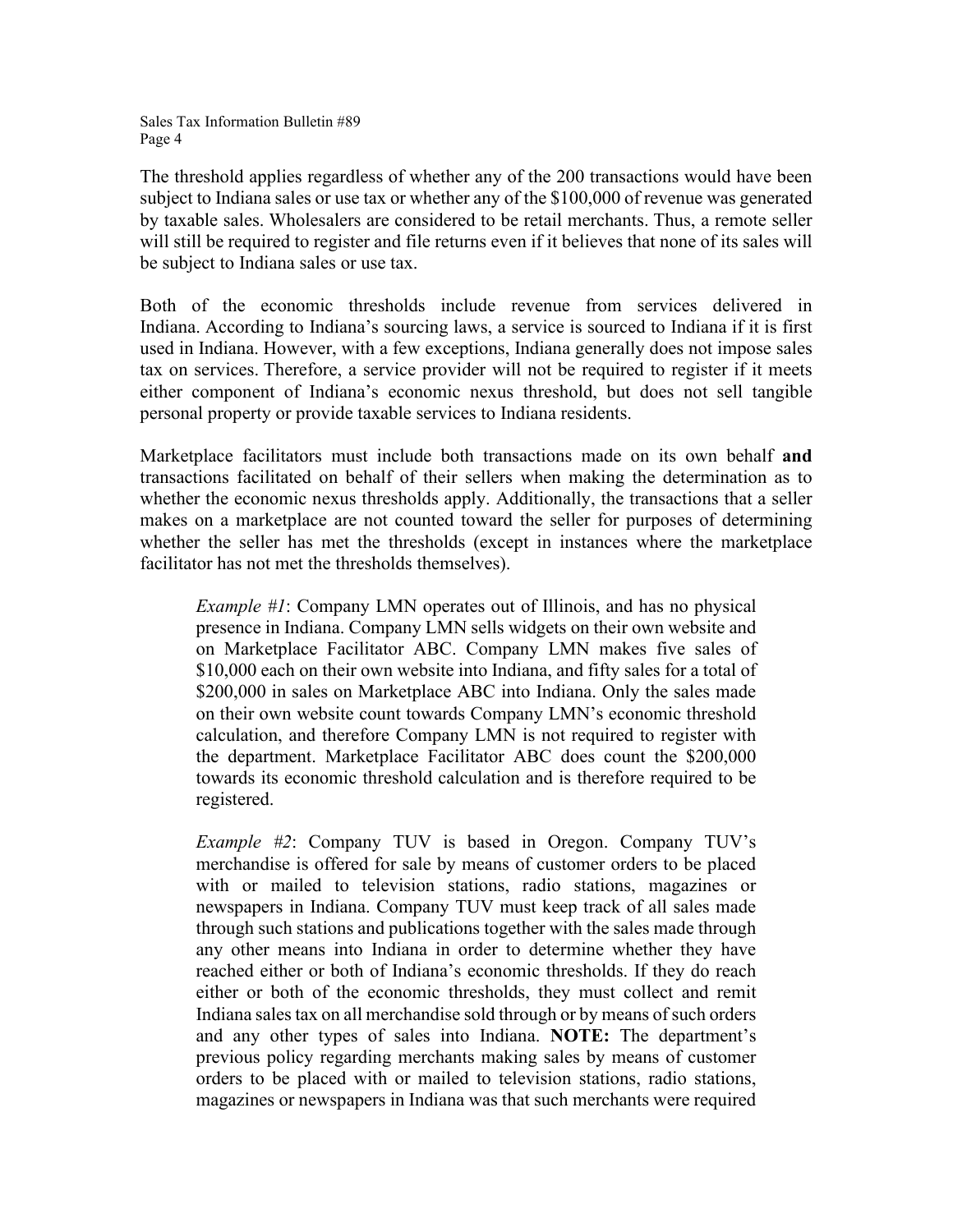> to register as a merchant prior to offering merchandise for sale by means of customer orders placed with or mailed to such stations or newspapers. That is no longer the case now that the economic nexus laws are in effect.

**NOTE:** A retail merchant with annual collections of less than \$1,000 will only be required to file a return annually. If a seller that is already registered no longer meets one of the thresholds due to the use of a registered marketplace facilitator, they may close their account.

# **IV. MARKETPLACE FACILITATORS**

For purposes of Indiana's sales and use tax, food and beverage tax, county innkeeper's tax, auto-rental excise tax, and vehicle sharing excise tax laws, a "marketplace facilitator" means a person who: (1) owns, operates, or otherwise controls a "marketplace;" and (2) facilitates a retail transaction. Included within this definition are any affiliates (as determined by the relationship standards in Section 267(b) of the Internal Revenue Code) of the person who meets these two qualifications.

However, the term "marketplace facilitator" does not include a payment processor business that is appointed by a merchant to handle payment transactions from various channels (including credit cards and debit cards), and whose sole activity with respect to marketplace sales is to handle payment transactions between two parties.

*Example #3*: Purchasers on Website XYZ are taken to Checkout Chum, a third-party payment processor that contracted with Website XYZ to process payments. Checkout Chum's sole activity is to process the payments of customers for several retail merchants. Checkout Chum is not a marketplace facilitator.

### **A. Marketplace**

Regarding the first qualification, a "marketplace" means a forum that a marketplace facilitator uses to connect sellers to purchasers for the purpose of making retail transactions involving a seller's products by means of any of the following:

- Listing, making available, or advertising products.
- Transmitting or otherwise communicating an offer or acceptance of a retail transaction of products between a seller and a purchaser.
- Providing or offering fulfillment or storage services for a seller.
- Setting prices for a seller's sale of the seller's products.
- Providing or offering customer service to a seller or a seller's customers, or accepting or assisting with taking orders, returns, or exchanges of products sold by a seller.
- Branding sales as those of the marketplace facilitator.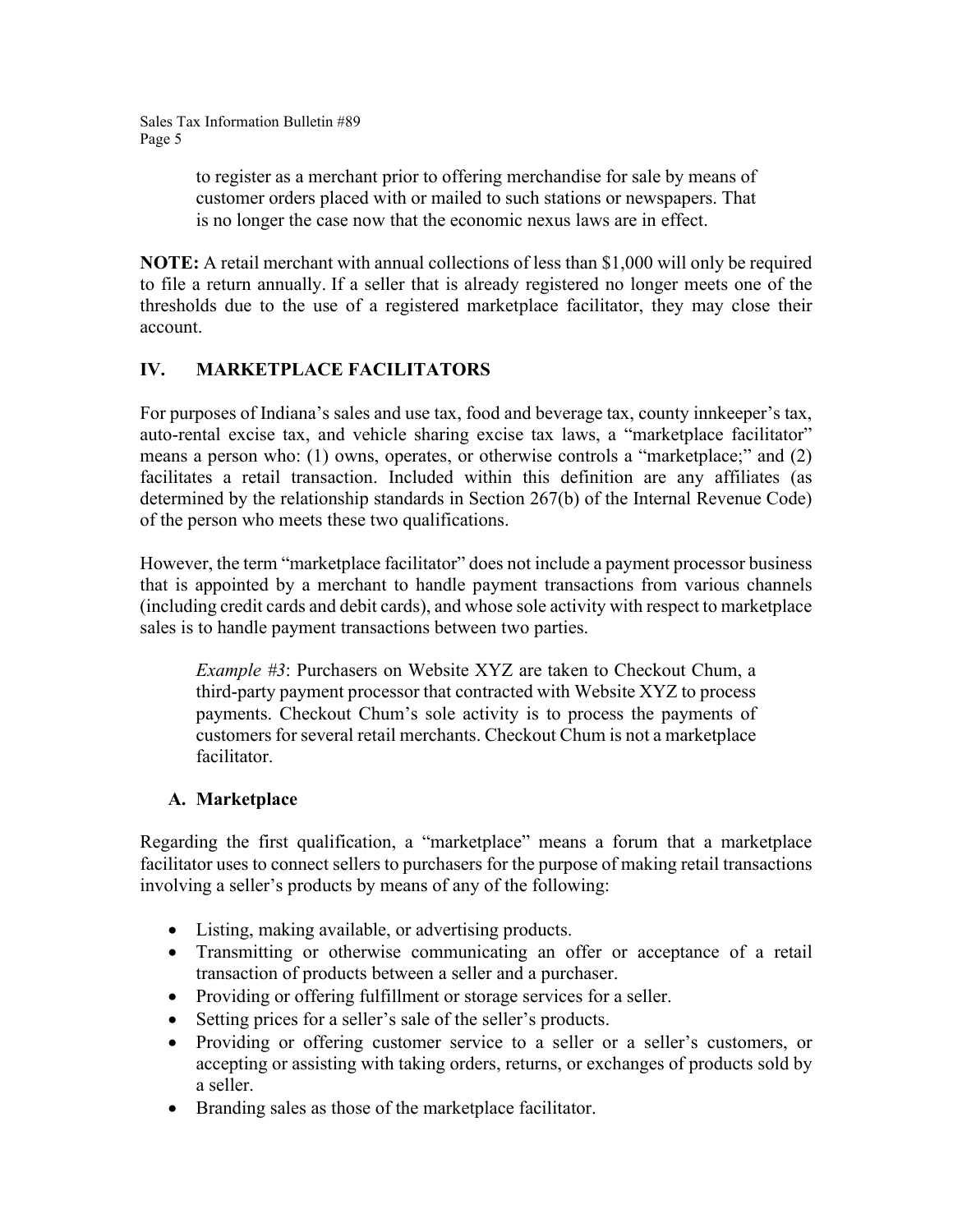The forum that constitutes the marketplace can be either physical or electronic. The seller's products at issue may include tangible personal property, specified digital products, rooms, lodgings, or accommodations, or enumerated services.

### **B. Facilitation**

Regarding the first qualification, a retail transaction is "facilitated" by a marketplace facilitator on its marketplace, regardless as to whether the marketplace facilitator has a contractual relationship with the seller, when it does any of the following:

- Collects the sales price or purchase price of the seller's products.
- Provides access to payment processing services, either directly or indirectly.
- Charges, collects, or otherwise receives fees or other consideration from the purchaser for transactions made on its electronic marketplace.

When such facilitation occurs, the marketplace facilitator is considered the retail merchant of each retail transaction that is facilitated on its marketplace. This includes retail transactions involving the rental or furnishing of rooms, lodgings, or accommodations (for further information as to how the marketplace facilitator laws apply to the furnishing of rooms, lodgings, or accommodations, please consult Sales Tax Information Bulletin #41, available online at [in.gov/dor/legal-resources/tax-library/information-bulletins/sales-tax](https://www.in.gov/dor/legal-resources/tax-library/information-bulletins/sales-tax-information-bulletins/)[information-bulletins/\)](https://www.in.gov/dor/legal-resources/tax-library/information-bulletins/sales-tax-information-bulletins/).

### **C. Meeting Both Elements**

Both the element of owning, operating, or controlling a marketplace and the element of facilitating a transaction must be met in order for a person to be considered a marketplace facilitator. It is possible to meet one element and not the other, in which case the person is not a marketplace facilitator.

*Example #4*: Company DFG advertises third-party products on its website, but in order to buy the products, a customer is taken by link or other automated process to the third-parties' websites to purchase said products from the third-parties. Company DFG is not involved in collecting the sales or purchase price for the transaction, is not providing access to payment processing services, nor is the transaction made on its marketplace, as the transactions occur on those third-party websites, although they do receive a fee or commission from the third-parties after the fact. Because Company DFG does not facilitate the transactions, it is not a marketplace facilitator.

*Example #5*: Company QRS is an owner of strip malls and shopping malls and leases retail spaces to various retail merchants. Although it could be argued that Company QRS makes available its retail merchants' products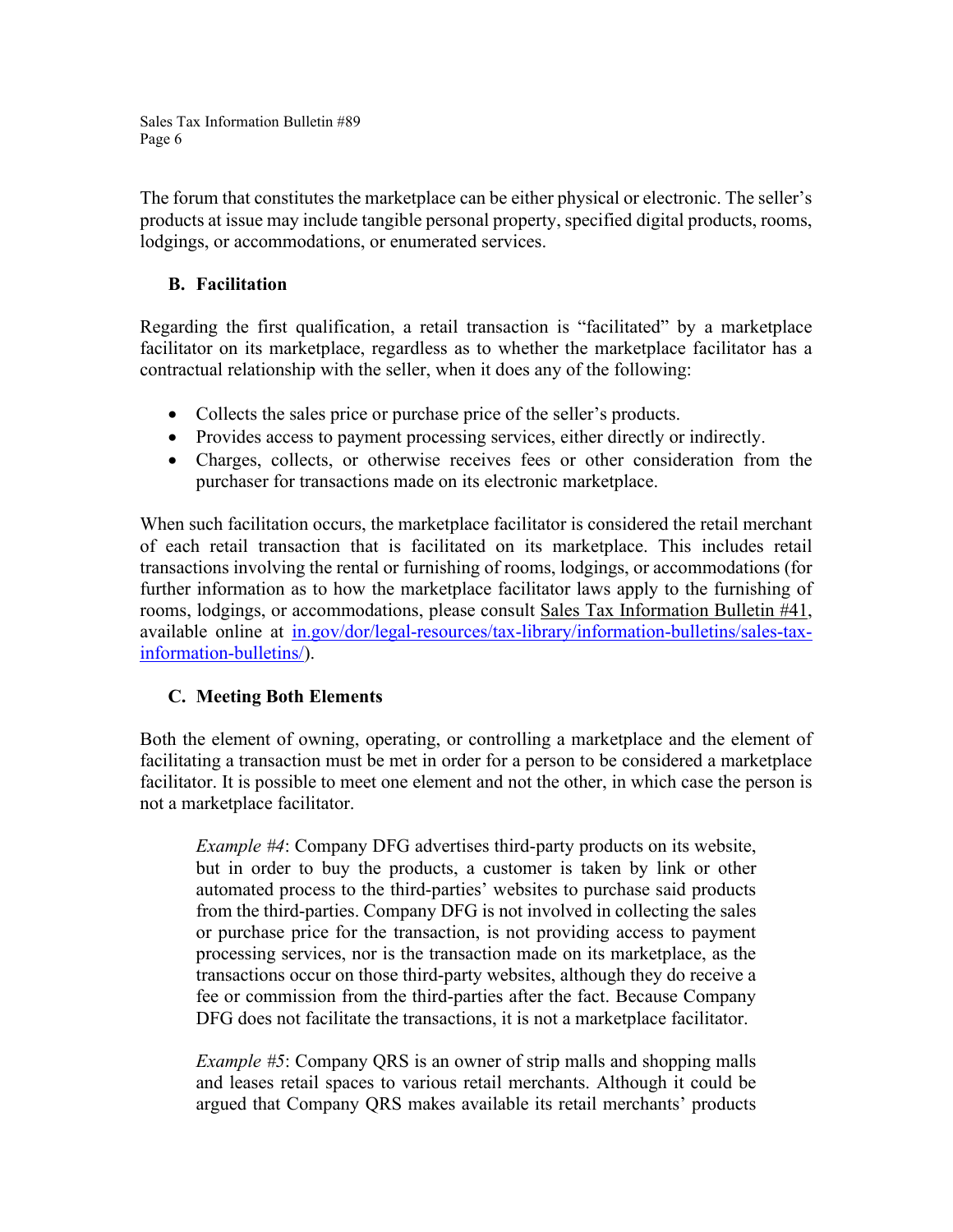indirectly through the leasing of the retail spaces, Company QRS is not involved in any of their lessees' retail transactions, as Company QRS does not collect payment or provide access to payment processing services. Further, the lease payments and any management, advertising or percentage of sales payments received by Company QRS related to the lease of the retail spaces used by the retail merchants in making retail transactions are not the type of fees considered under the third provision above because Company QRS is not operating an electronic marketplace. Company QRS does not facilitate the transactions of its tenants and is therefore not a marketplace facilitator.

*Example #6*: Company DUG operates an online marketplace that offers prepared food for sale and delivery to its customers. The marketplace offers prepared food for sale by sellers that have contracted with DUG to offer their products for sale on its online marketplace. The marketplace will also offer products for sale on its marketplace from sellers with which it does not have a contractual relationship. In the latter circumstance, DUG effectively purchases the prepared food from the seller for delivery to its customers without the sellers' direct knowledge. DUG is required to collect and remit sales tax, and any applicable local food and beverage taxes, on the total amount charged to the customers in both scenarios, including any fees imposed by DUG. However, DUG is allowed to reduce its gross retail income by the amount of any sales where the sales and food and beverage taxes was paid to a non-contract seller in lieu of providing an exemption certificate or other documentation to the non-contract vendor. DUG must still remit sales and any applicable food and beverage taxes on the fees it charged the customer on any such sales.

# **D. Collection, Remittance, and Administration**

If a marketplace facilitator is required to be registered with the department to collect Indiana sales tax because they have physical presence in the state or have economic nexus, the marketplace facilitator is also required to do the following for each retail transaction made on its marketplace (whether made on its own behalf or facilitated on behalf of a seller):

- Collect and remit the gross retail tax, even if a seller for whom a transaction was facilitated does not have a registered retail merchant certificate or would not have been required to collect gross retail tax had the transaction not been facilitated by the marketplace facilitator.
- Comply with all applicable procedures and requirements imposed under the sales tax law as the retail merchant in such transaction.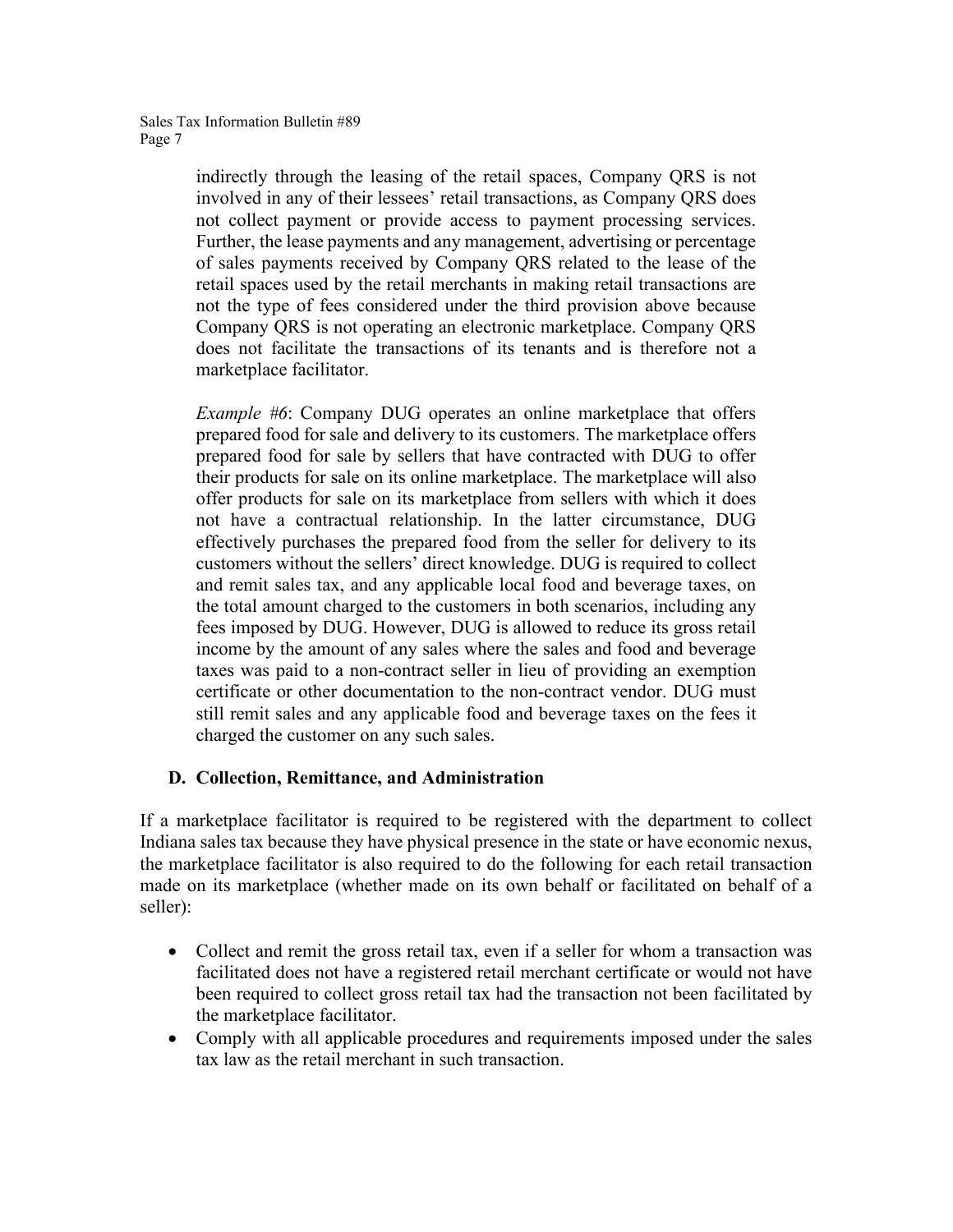Because all procedures and requirements of the sales tax law apply to a marketplace facilitator that is required to register with the department, once the marketplace facilitator is a registered retail merchant, they are permitted to retain the applicable collection allowance available to them as an individual registered retail merchant.

A marketplace facilitator that facilitates transactions involving the rental or furnishing of rooms, lodgings, or accommodations is also required to collect and remit any county innkeepers taxes ("CITs") that apply to the transaction. Similarly, a marketplace facilitator that facilitates transactions involving the sale of food and beverage subject to a county or municipal food and beverage ("FAB") tax is also required to collect and remit those taxes as well. Although in some instances CITs and FAB taxes are remitted to the particular county (or municipality, in the case of some FAB taxes) that enacted the tax, they must be remitted to the department instead when collected by a marketplace facilitator. Similar to the requirements above for sales tax, marketplace facilitators are also required to comply with all applicable procedures and requirements imposed under the laws providing for CITs and FAB taxes as retail merchants in such transactions where they are imposed.

The department is required to enter into information sharing agreements with the fiscal officers of political subdivisions of the state that adopt a CIT or FAB tax in order to annually furnish the names of each business collecting these taxes in the political subdivision and the amount of money collected from each business. For a CIT or FAB tax remitted through a marketplace facilitator, the information must include the name of each business and the amount of money collected from each business by a marketplace facilitator acting on behalf of the business.

Furthermore, upon the request of the department or a political subdivision, marketplace facilitators are required to provide information listing the CIT or FAB taxes it collected on behalf of each of its sellers for the period specified by the requesting entity (in the case of a political subdivision, for only the FAB or CIT collected for transactions occurring within the subdivision). If the department requests the information, the department may share the information with the political subdivision in which the transactions occurred in accordance with the agreements described above. If the information is requested by a political subdivision, the political subdivision is entitled only to information pertaining to transactions that occurred within the political subdivision.

With this in mind, the department requests that marketplace facilitators collecting CIT or FAB taxes must submit reports semi-annually to reflect collections of CIT or FAB for the applicable 6-month periods of January 1 through June 30 and July 1 through December 31 of each year. The reports should be submitted in spreadsheet form via email to  $\frac{\text{taryodic}}{\text{log}(a)}$  dor.in.gov. The reports are due March 30 and August 31, respectively.

This report must detail the CIT or FAB collected by the marketplace facilitator on behalf of each of its sellers, by county, for the period specified. The report format should have the following columns: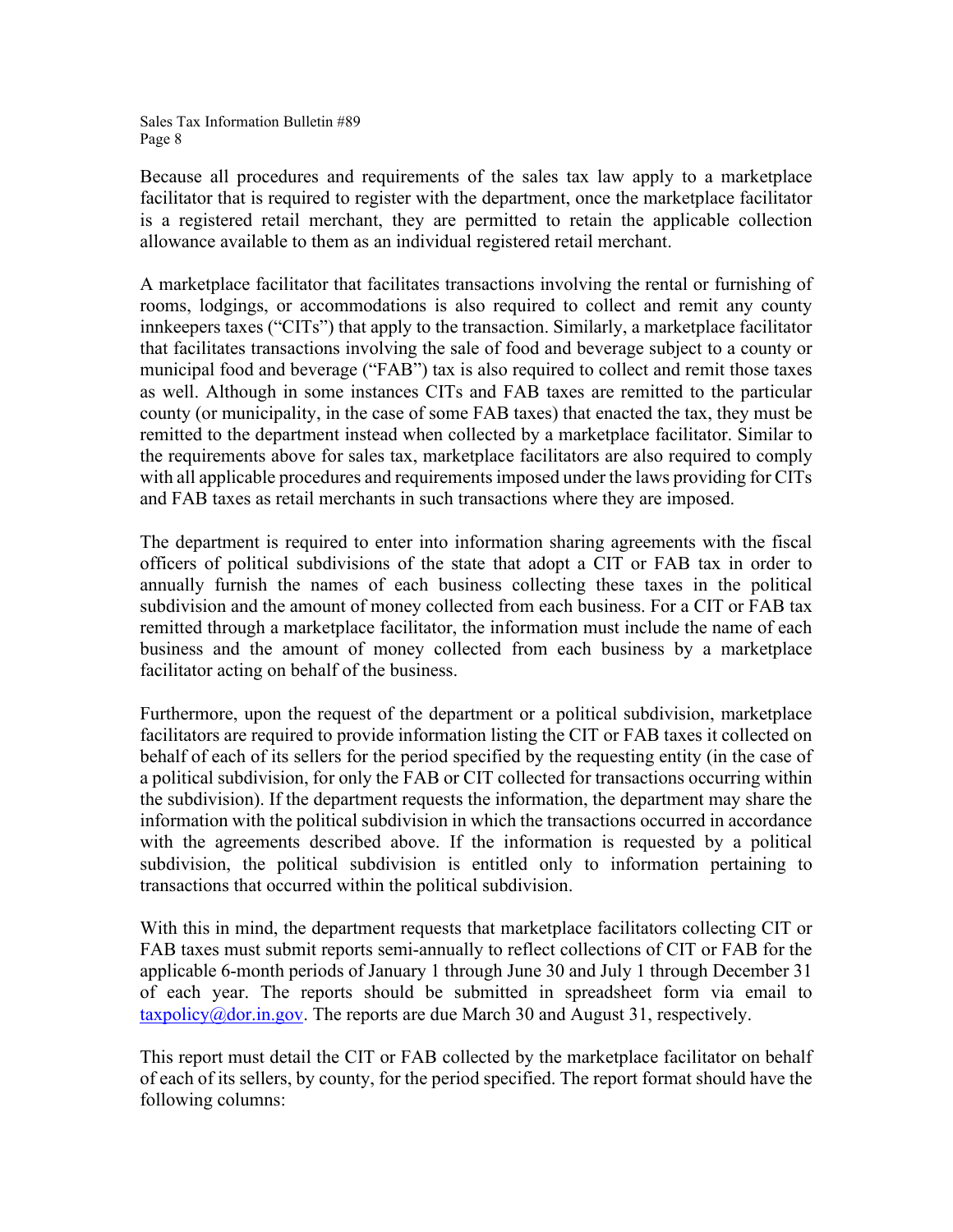- Reporting Period
- County
- Property/Owner
- Address
- Receipts
- CIT or FAB (less collection allowance)

The department is requesting that this report contain the data referenced above broken down by month, for the applicable 6-month period.

For further guidance on FAB taxes, please refer to General Tax Information Bulletin #203, available online at [in.gov/dor/legal-resources/tax-library/information-bulletins/general](https://www.in.gov/dor/legal-resources/tax-library/information-bulletins/general-tax-information-bulletins/)[tax-information-bulletins/.](https://www.in.gov/dor/legal-resources/tax-library/information-bulletins/general-tax-information-bulletins/) For further guidance on CITs, please refer to General Tax Information Bulletin #204, available at [the](http://www.in.gov/dor/6866.htm) same link.

### **E. Enforcement**

The law concerning marketplace facilitators only applies to retail transactions occurring after June 30, 2019. A retail transaction is considered to have occurred after June 30, 2019, to the extent that delivery of the property or services constituting selling at retail is made to the purchaser after June 30 (or to the place of delivery designated by the purchaser after June 30). However, a transaction is considered to have occurred before July 1, 2019, to the extent that the agreement of the parties to the transaction was entered into before July 1, 2019, and payment was furnished before July 1, 2019, even if the delivery of the property or services occurs after June 30, 2019.

In other words, the marketplace facilitator is **not** required to collect sales tax if:

- The agreement (sales order), payment (in full) and delivery occur prior to July 1, 2019; or
- The agreement (sales order) and payment (in full) occur prior to July 1, 2019.

However, the marketplace facilitator is required to collect sales tax if:

- The agreement (sales order), payment and delivery all occur after June 30, 2019; or
- The payment and delivery occur after June 30, 2019.

*Example #7*: Michael orders a widget from Widget Co. through a marketplace facilitator on June 28, 2019, making full payment for the widget. However, the widget is not delivered until July 3, 2019. Because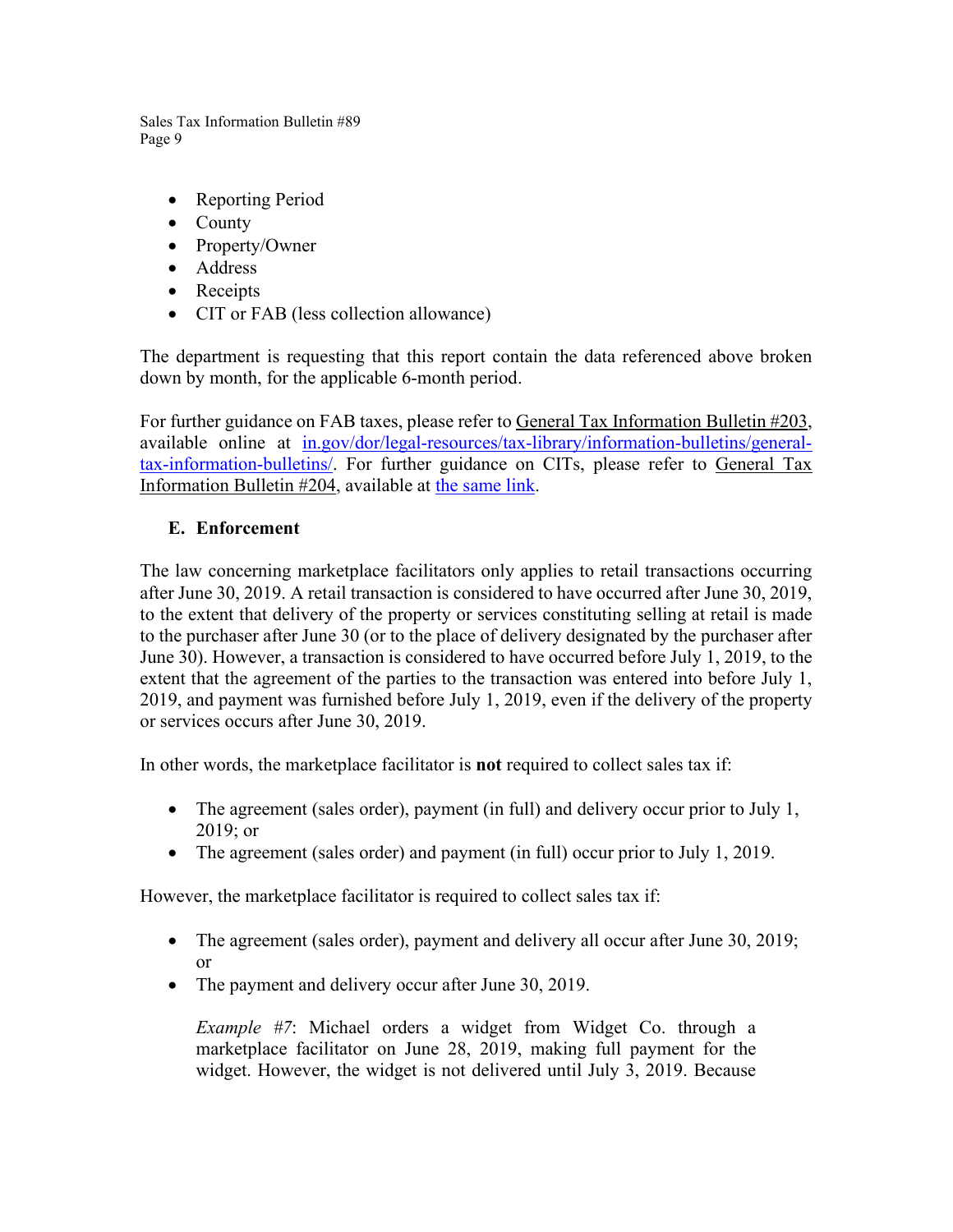> the sales order and payment occur prior to July 1, the transaction is considered to have occurred prior to July 1, 2019.

> *Example #8*: Tabitha orders a widget from Widget Co. through a marketplace facilitator on June 28, 2019. However, payment is due upon receipt of the widget, and the widget is not delivered until July 3, 2019. Because payment and delivery occur after June 30, 2019, the transaction is considered to have occurred after June 30, 2019.

# **V. GROSS RETAIL INCOME**

The gross retail income for any transaction made by or facilitated by a marketplace facilitator is equal to the total amount of consideration paid by the purchaser. This includes the payment by the purchaser of any fee (including a facilitation fee), commission, or other charge by the marketplace facilitator. However, the gross retail income does not include any taxes on the transaction that are imposed directly on the consumer.

*Example #9*: Company DEF is a marketplace facilitator. For each sale made on behalf of the sellers, they retain 5% of the transaction amount, which under their contract with their sellers, is labelled as a service fee. Company DEF must charge sales tax on the full amount charged to the customer, including this service fee, regardless as to whether the fee is separately stated on the invoice.

# **VI. EXEMPT SALES**

A remote seller (including a marketplace facilitator) is required to adhere to the same requirements as all other Indiana registered retail merchants, including as it pertains to transactions that are exempt from Indiana sales tax. This means that the remote seller is required to obtain either an Indiana General Sales Tax Exemption Certificate (ST-105) or a Streamlined Sales Tax Agreement Certificate of Exemption from the purchaser if the purchaser is eligible for an exemption from the sales tax.

Although not required by law, when a purchaser makes a return of tangible personal property to a retail merchant (including a marketplace facilitator), the merchant will often refund the sales tax collected by the merchant. The merchant will then make an adjustment on their next sales tax return to recover from the department the sales tax that they refunded.

However, when sales tax is **overpaid** to a marketplace facilitator by a purchaser, meaning transactions involving otherwise taxable items where the purchaser was entitled to an exemption that pertained to the purchaser's exempt use or exempt status (e.g., because they were eligible for the manufacturing items; the purchaser was a nonprofit; etc.) or transactions involving items that are otherwise exempt regardless of the purchaser's status (e.g., exempt food and food ingredients) but the marketplace facilitator collected the sales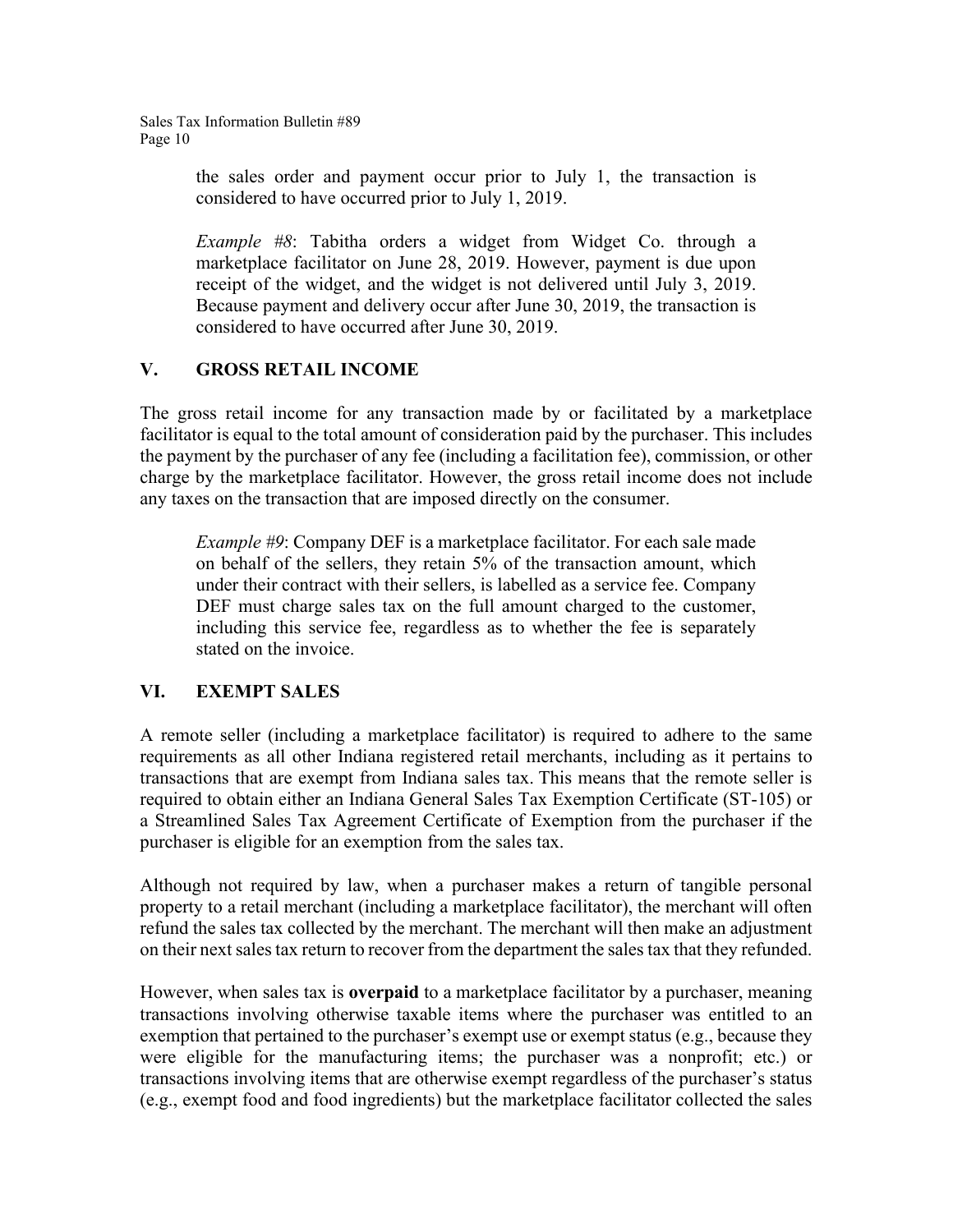tax in error, the purchaser does not have a cause of action to bring suit against the marketplace facilitator to claim the sales tax paid to the facilitator. Instead, the purchaser may file a claim for refund with the department for the recovery of the overpayment of sales tax.

Furthermore, a class action may not be brought against the marketplace facilitator on behalf of purchasers arising from or in any way related to the overpayment. This is true regardless of whether such action is characterized as a tax refund claim. However, a purchaser still has the right to file a claim for refund with the department for the recovery of the overpayment of sales tax.

A purchaser wishing to file a claim for refund must file a Claim for Refund, Form GA-110L, with the supporting documentation required by the department. If a purchaser properly files a valid claim for refund, the department will refund to the purchaser the amount of the overpayment of sales tax with respect to the transaction.

# **VII. LIMITED LIABILITY RELIEF**

As part of the marketplace facilitator bill, the legislature included a statute providing for limited liability relief for the failure to collect and remit sales or use tax during a three year collection period (beginning after December 31, 2018, through December 31, 2021). It is important to note that the limited liability relief provided by law **only applies** in the context of an audit or other investigation conducted by the department, and is something **granted by the department**. The liability relief may **not** be taken by a marketplace facilitator in any other context, including when calculating the sales tax due for any particular period.

Furthermore, a marketplace facilitator is only relieved of liability for the failure to collect and remit sales or use tax on taxable retail transactions to the extent that the marketplace facilitator can show to the department's satisfaction that:

- The taxable retail transaction was made through the marketplace;
- The marketplace facilitator and the seller are not affiliated persons;
- The failure to collect gross retail or use tax was not due to an error in sourcing the transaction; and
- The transaction facilitated by the marketplace facilitator occurred before January 1, 2022, regardless of when the purchased items are delivered to the purchaser.

If these conditions are met to the department's satisfaction, the department may grant liability relief to a marketplace facilitator for the calendar years that this applies to, limited to the following amounts:

• For calendar year 2019, the liability relief may not exceed 5% of the total sales tax due on taxable retail transactions facilitated by the marketplace and sourced to Indiana during the same calendar year.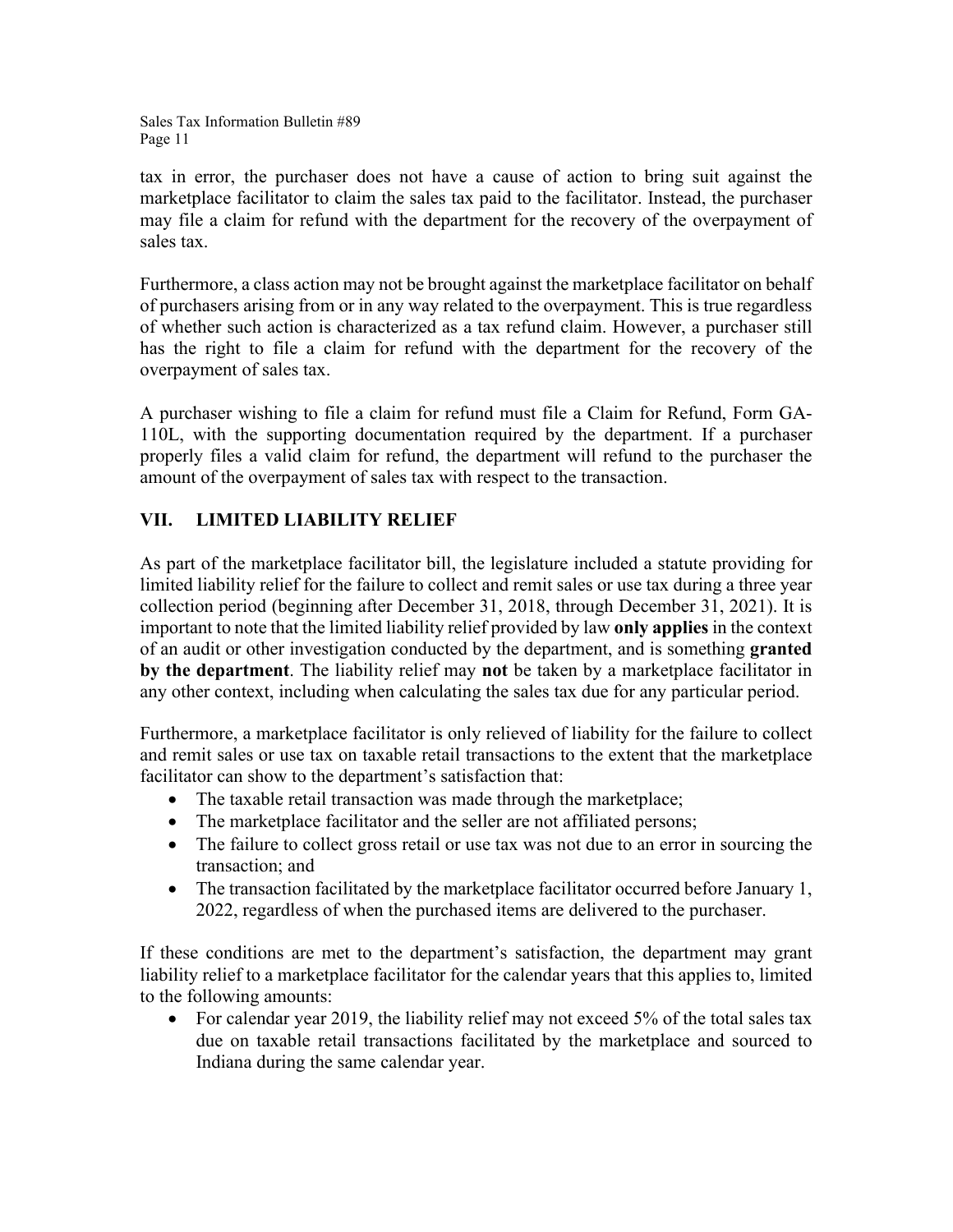- For calendar year 2020, the liability relief may not exceed 3% of the total sales tax due on taxable retail transactions facilitated by the marketplace and sourced to Indiana during the same calendar year.
- For calendar year 2021, the liability relief may not exceed 2% of the total sales tax due on taxable retail transactions facilitated by the marketplace and sourced to Indiana during the same calendar year.

When a marketplace facilitator is relieved of liability, the seller is also relieved of liability for the amount of uncollected tax due.

**NOTE:** This limited liability relief does not otherwise relieve the marketplace facilitator from liability for collecting but **failing to remit** to the department sales and use tax. Furthermore, if a marketplace facilitator exceeds the limits described above, the marketplace facilitator is liable to the state for the payment of any remaining taxes, plus any penalties and interest attributable to those taxes.

*Example #10*: Company 123 is a marketplace facilitator under audit in 2022, with the audit review period being calendar years 2019 through 2021. It is determined by the auditor that Company 123 did not properly collect or remit sales tax on approximately 7% of its sales in 2019, 2020, and 2021. Because the auditor is permitted to provide relief of 5% of the uncollected or unremitted sales in 2019, 3% of the uncollected or unremitted sales in 2020, and 2% of the uncollected or unremitted sales in 2021, Company 123 is liable for the remaining 2% of the uncollected or unremitted sales in 2019, 4% of the uncollected or unremitted sales in 2020, and 5% of the uncollected or unremitted sales in 2021.

For transactions occurring after December 31, 2021, marketplace facilitators will be subject to different liability standards. Except in cases in which the marketplace facilitator and the seller are affiliated, a marketplace facilitator is not liable for failure to collect and remit Indiana sales and use tax if the marketplace facilitator demonstrates to the satisfaction of the department that:

- They have a system in place to require their sellers to provide accurate information and has made a reasonable effort to obtain accurate information from the seller about a retail transaction;
- The failure to collect and remit the correct tax was due to incorrect or insufficient information provided to the marketplace facilitator by the seller; and
- The marketplace facilitator provides information showing who the purchaser was in each transaction for which the tax had not been collected.

If the marketplace facilitator is relieved of liability under this standard, the purchaser is liable for any amount of uncollected, unpaid, or unremitted tax. If the marketplace facilitator cannot meet these standards, then the facilitator is liable for the unpaid taxes.